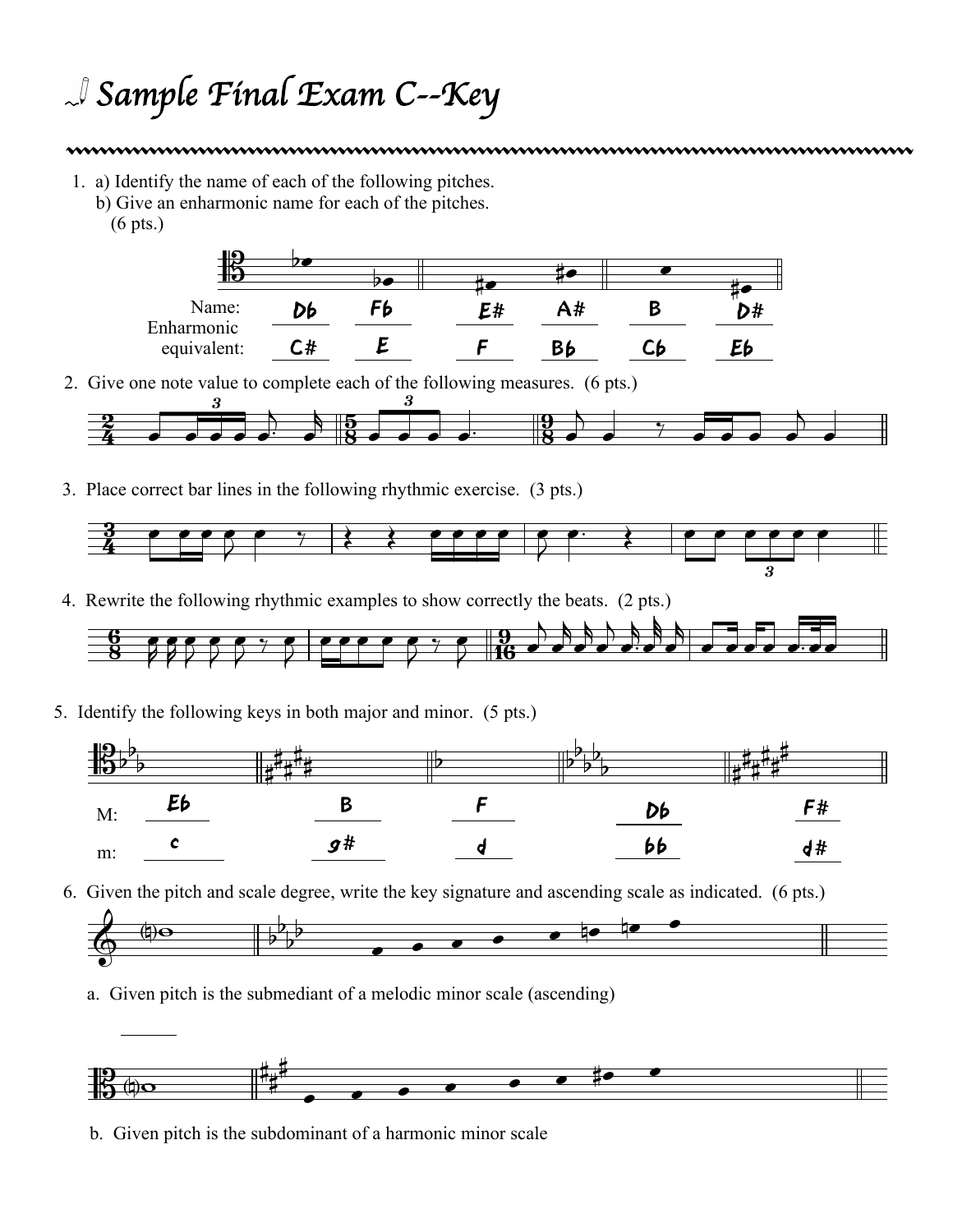## *Introduction to Music Theory/Sample Final Exam C--Key*

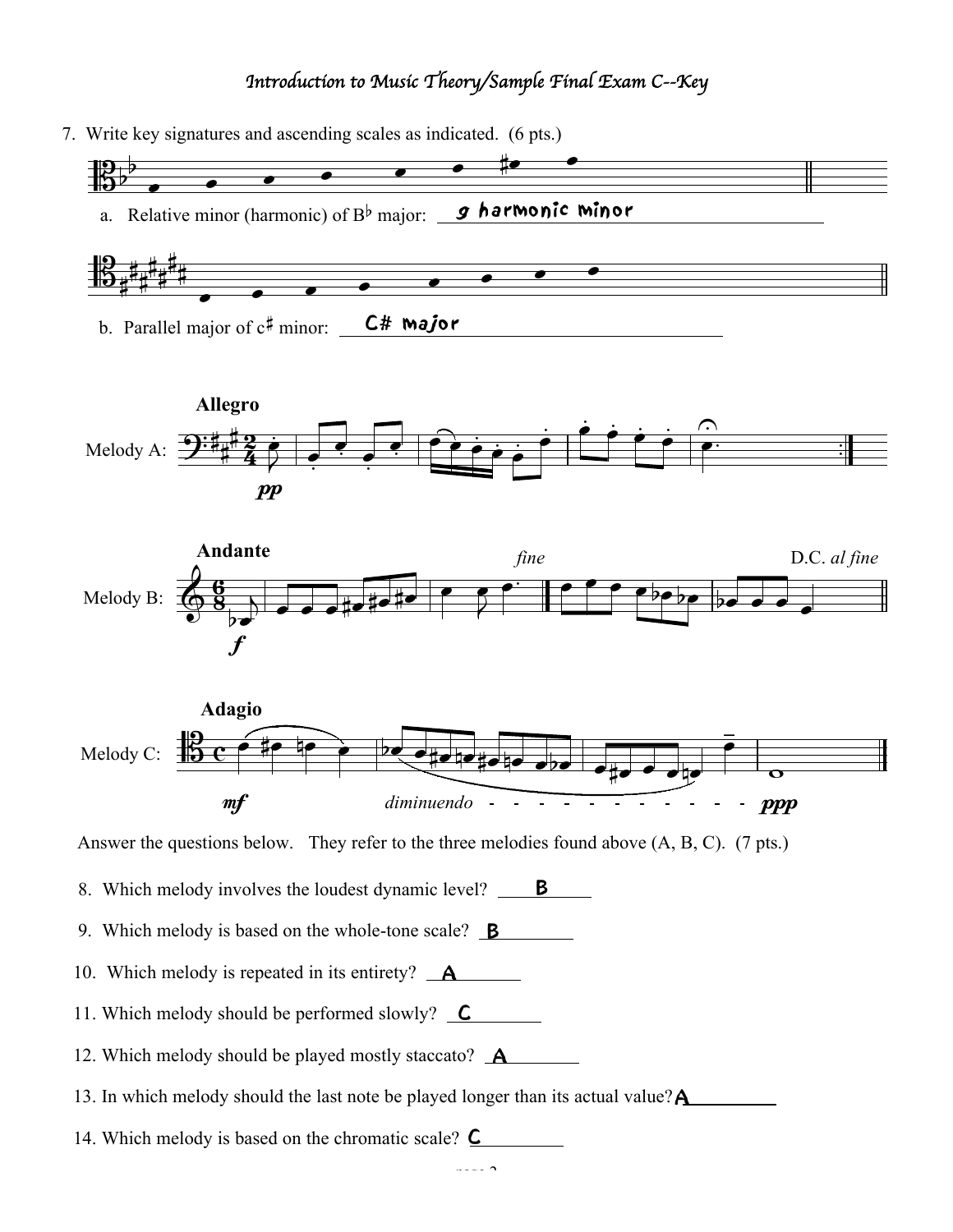## *Introduction to Music Theory/Sample Final Exam C--Key*



15. Identify the following intervals by quality and size. (5 pts.)

16. Write the following intervals *above* the given pitch. (5 pts.)



17. Write the following intervals *below* the given pitch. (5 pts.)



18. Identify the following triads by quality (M, m, dim., aug.) and inversion. (6 pts.)



19. Identify the following 7th chords by quality  $(M, m, Mm, \degree, \degree)$  and inversion. (6 pts.)